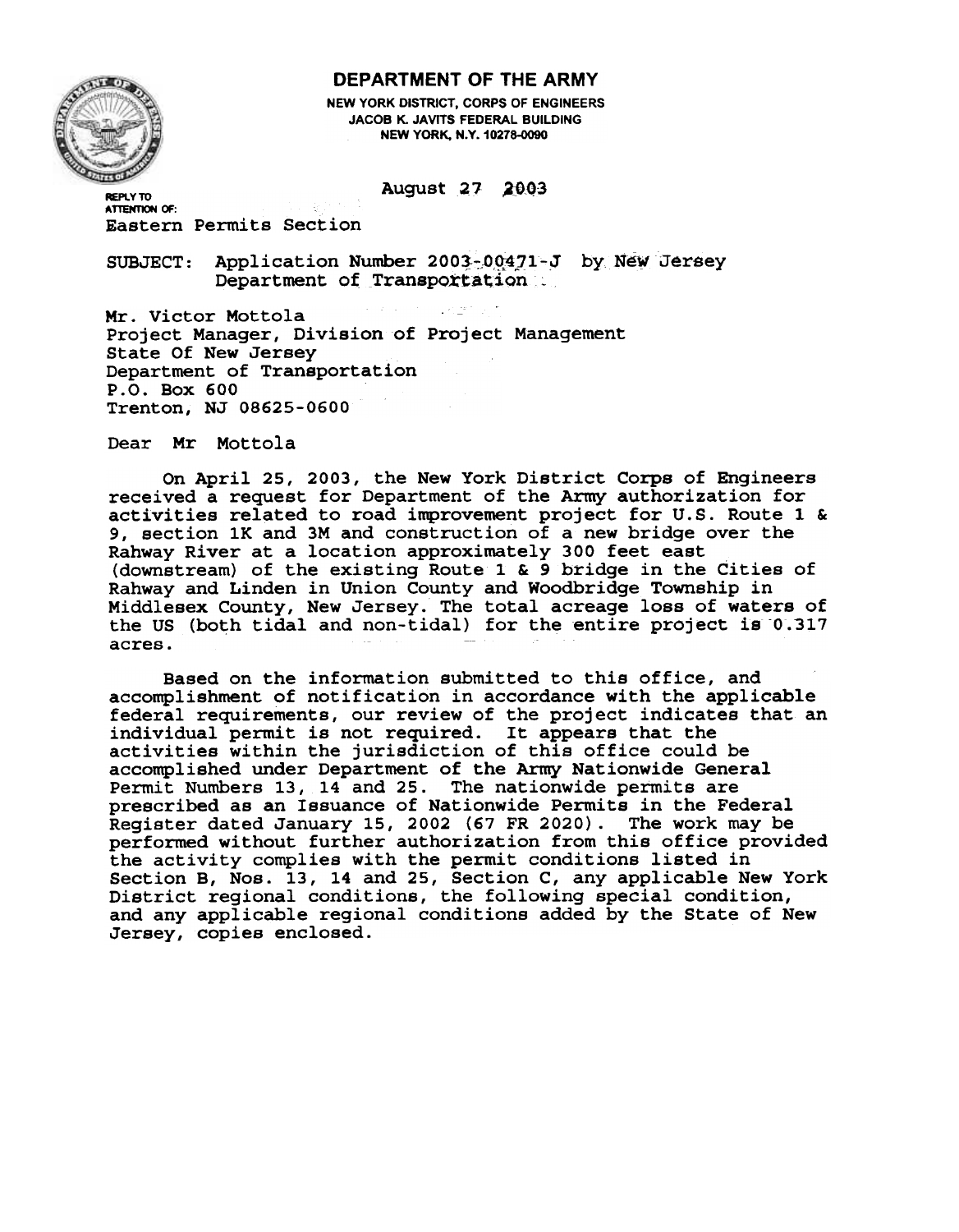## Special Condition

(A) The permittee understands and agrees that, if future operations by the United States require the removal, relocation, or other alteration, of the structure or work herein authorized, or if, in the opinion of the Secretary of the Army or his authorized representative, said structure or work shall cause unreasonable obstruction to the free navigation of the navigable waters, the permittee will be required, upon due notice from the Corps of Engineers, to remove, relocate, or alter the structural work or obstructions caused thereby, without expense to the United States. No claim shall be made against the United States on account of any such removal or alteration.

.(B) Prior to initiation of any activity authorized by this permit, the permittee shall finalize the Memorandum of Agreement with the State Historic Preservation Officer. Upon completion, the permittee shall forward a copy of the above referenced agreement to the New York District and shall not commence work until such time that they are informed by the New York District, Corps of Engineers that the requirement of Section 106 of the National Historic Preservation Act have been satisfied.

This determination covers only the work described in the submitted material. Any major changes in the project may require additional authorizations from the New York District.

Care should be taken so that construction materials, including debris, do not enter any waterway to become drift or pollution hazards. You are to contact the appropriate state and local government officials to ensure that the subject work is performed in compliance with their requirements.

This verification is valid for a period of two years from the date of this letter, unless the nationwide permit is modified, suspended or revoked. This verification will remain valid for two years from the date of this letter if the activity complies with the terms of any subsequent modifications of the nationwide permit authorization. If the nationwide permits are suspended, revoked, or modified in such a way that the activity would no longer comply with the terms and conditions of a nationwide permit, and the proposed activity has commenced, or is under contract to commence, the permittee shall have 12 months from the date of such action to complete the activity.

Within 30 days of the completion of the activity authorized by this permit and any mitigation required by this permit, you are to sign and submit the attached compliance certification form to this office.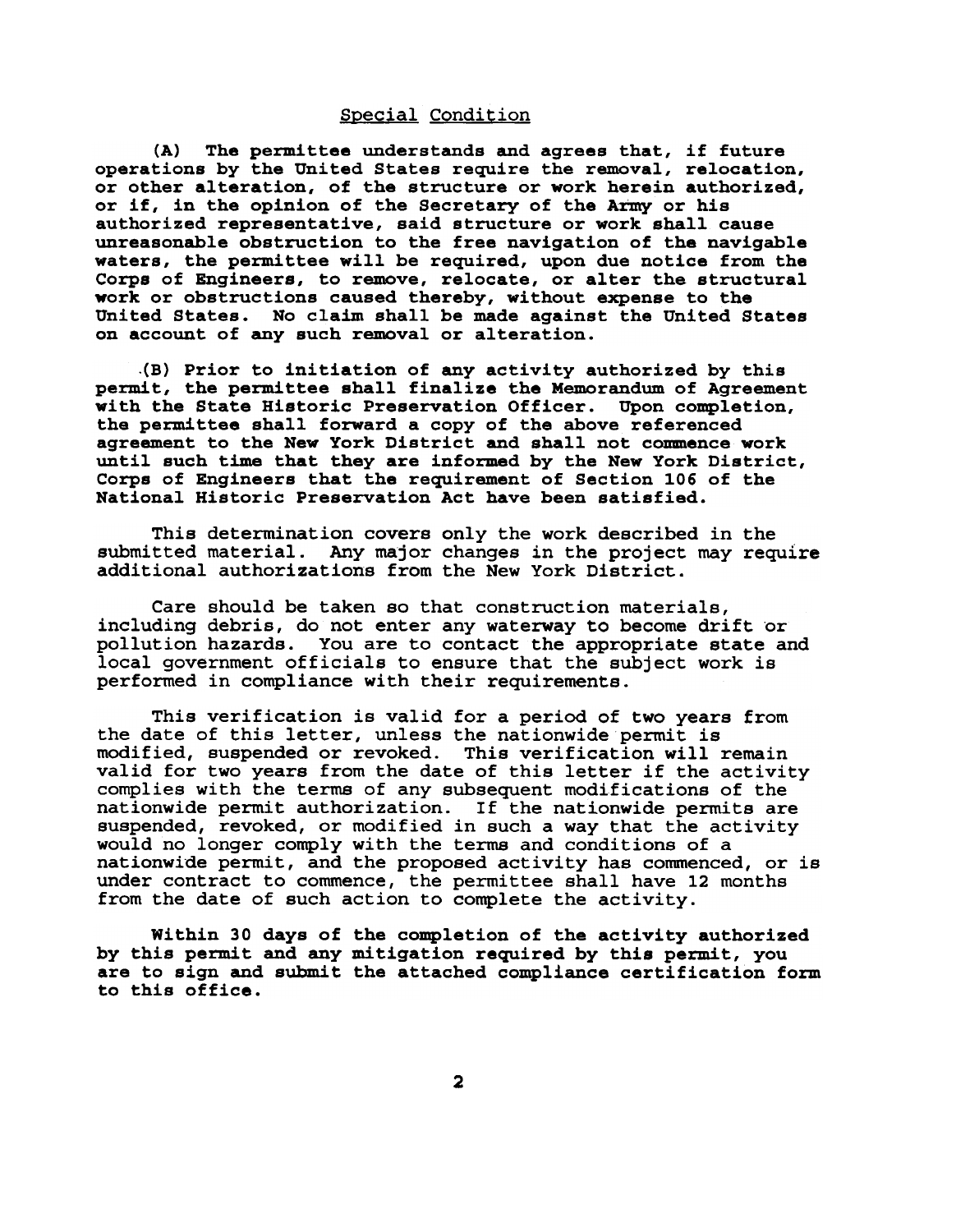If any questions should arise concerning this matter, please<br>contact Sophie Ettinger, of my staff, at  $(212)$  264-3912

Sincerely; كالمرازيب Explicit May 2016

Enclosures